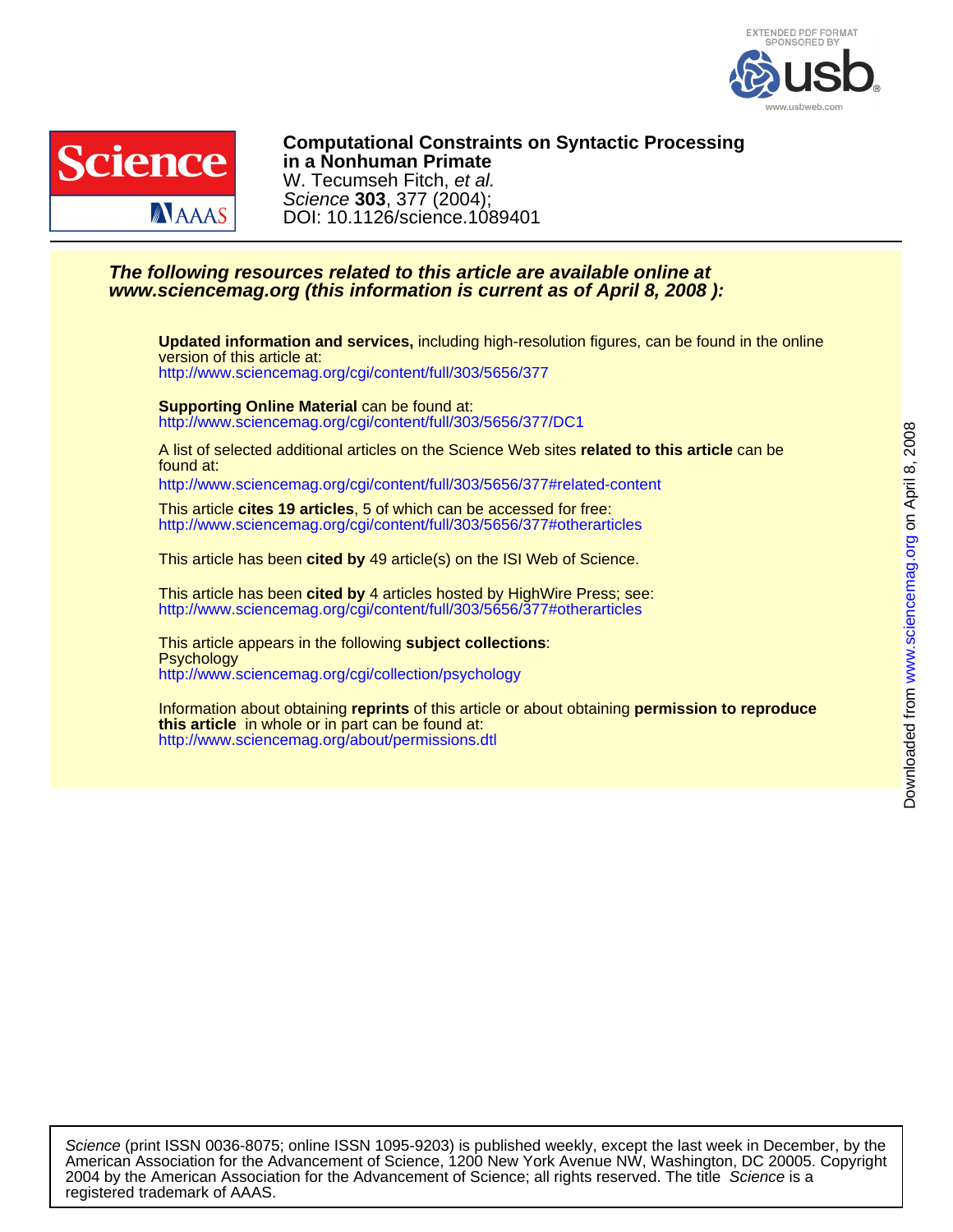### R EPORTS

Finally, the observation that the SRP GTPases behave as reciprocal GTPase activating proteins (*5*) can now be understood to be a consequence of the formation of a shared catalytic chamber between them. Indeed, the reciprocal hydrogen bonding between the bound nucleotides may itself be catalytically important. However, the structure of the complex also demonstrates how the initial engagement of the two proteins can function as a latch, in that a number of structural elements, including the bound nucleotides, contribute to an intricate interface that is unlikely to dissociate until two subsequent steps, signal peptide transfer followed by nucleotide hydrolysis, occur. This kind of mechanism for the SRP GTPases is consistent with a process requiring assembly of multiple components, and it can be distinguished from one in which the GTPases act along a signaling pathway. Extending the metaphor, the GTP molecules themselves can be imagined as "explosive bolts" in that they are integral to the interface that holds the proteins together, and so promote transfer of the translating ribosomal cargo, but that they also provide, by their hydrolysis, the "explosion" that disengages the components of the targeting complex (fig. S6). This conception of the role of GTP is somewhat distinct from the classic GTPase switch model and provides insight into the logic of the SRP GTPases that may be relevant to understanding other GTPases that function in the assembly of cellular components.

*Note added in proof:* A structure of a similar complex of the SRP GTPases in a different crystal form was independently determined and is reported by Egea *et al*. (*36*).

#### **References and Notes**

- 1. R. J. Keenan, D. M. Freymann, R. M. Stroud, P. Walter, *Annu. Rev. Biochem.* **70**, 755 (2001).
- 2. H. D. Bernstein *et al*., *Nature* **340**, 482 (1989).
- 3. K. Ro¨misch *et al*., *Nature* **340**, 478 (1989). 4. J. D. Miller, H. Wilhelm, L. Gierasch, R. Gilmore, P.
- Walter, *Nature* **366**, 351 (1993).
- 5. T. Powers, P. Walter, *Science* **269**, 1422 (1995). 6. Q. A. Valent *et al*., *EMBO J.* **17**, 2504 (1998).
- 7. C. Moser, O. Mol, R. S. Goody, I. Sinning, *Proc. Natl. Acad. Sci. U.S.A.* **94**, 11339 (1997).
- 8. P. Peluso, S. O. Shan, S. Nock, D. Herschlag, P. Walter, *Biochemistry* **40**, 15224 (2001).
- 9. Y. Lu *et al*., *EMBO J.* **20**, 6724 (2001).
- 10. S. Padmanabhan, D. M. Freymann, *Structure* **9**, 859 (2001).
- 11. P. J. Rapiejko, R. Gilmore, *Cell* **89**, 703 (1997).
- 12. W. Song, D. Raden, E. C. Mandon, R. Gilmore, *Cell* **100**, 333 (2000).
- 13. D. M. Freymann, R. J. Keenan, R. M. Stroud, P. Walter, *Nature* **385**, 361 (1997).
- 14. P. J. Focia, H. Alam, T. Lu, U. D. Ramirez, D. M. Freymann, *Proteins* **54**, 222 (2004).
- 15. G. Montoya, C. Svensson, J. Luirink, I. Sinning, *Nature* **385**, 365 (1997).
- 16. G. Montoya, K. Kaat, R. Moll, G. Schäfer, I. Sinning, *Structure* **8**, 515 (2000).
- 17. I. R. Vetter, A. Wittinghofer, *Science* **294**, 1299 (2001).
- 18. I. V. Shepotinovskaya, D. M. Freymann, *Biochim. Biophys. Acta* **1597**, 107 (2002).
- 19. I. V. Shepotinovskaya, P. J. Focia, D. M. Freymann, *Acta Crystallogr.* **D59**, 1834 (2003).
- 20. Materials and methods are available as supporting material on *Science* Online.
- 21. A. Perrakis, T. K. Sixma, K. S. Wilson, V. S. Lamzin, *Acta Crystallogr.* **D53**, 448 (1997).
- 22. Sequence motifsare defined for *T. aquaticus* Ffh and FtsY in table S1.
- 23. J. A. Newitt, H. D. Bernstein, *Eur. J. Biochem.* **245**, 720 (1997).
- 24. D. M. Freymann, R. J. Keenan, R. M. Stroud, P. Walter, *Nat. Struct. Biol.* **6**, 793 (1999).
- 25. U. D. Ramirez *et al*., *J. Mol. Biol.* **320**, 783 (2002).
- 26. K. Scheffzek *et al*., *Science* **277**, 333 (1997).
- 27. J. J. Tesmer, D. M. Berman, A. G. Gilman, S. R. Sprang, *Cell* **89**, 251 (1997).
- 28. P. J. Rapiejko, R. Gilmore, *Mol. Biol. Cell* **5**, 887 (1994).
- 29. T. Connolly, P. J. Rapiejko, R. Gillmore, *Science* **252**, 1171 (1991).
- 30. E. de Leeuw *et al*., *EMBO J.* **19**, 531 (2000).
- 31. J. S. Millman, H. Y. Qi, F. Vulcu, H. D. Bernstein, D. W. Andrews, *J. Biol. Chem.* **276**, 25982 (2001).
- 32. J. D. Miller, H. D. Bernstein, P. Walter, *Nature* **367**, 657 (1994).
- 33. S. R. Sprang, *Annu. Rev. Biochem.* **66**, 639 (1997).
- 34. H. Lütcke, S. High, K. Römisch, A. J. Ashford, B.
- Dobberstein, *EMBO J.* **11**, 1543 (1992). 35. R. M. Cleverley, L. M. Gierasch, *J. Biol. Chem.* **277**, 46763 (2002).
- 36. P. F. Egea *et al*., *Nature* **427**, 215 (2004).
- 37. We thank C. W. Carter, S. McGovern, U. D. Ramirez,

and S. R. Sprang for critical reading of this manuscript, and Panchika Prangkio for her contribution. This work was supported by grant GM58500 from the NIH. Portions of this work were performed at the DuPont-Northwestern-Dow Collaborative Access Team (DND-CAT ) Synchrotron Research Center, Sector 5, and BioCARS, Sector 14, of the Advanced Photon Source (APS) at Argonne National Laboratory. Use of the APS was supported by the U.S. Department of Energy, Basic Energy Sciences, Office of Science, under Contract No. W-31-109-Eng-38. DND-CAT was supported by DuPont, Dow, the state of Illinois, and the NSF. Use of the BioCARS was supported by NIH, National Center for Research Resources, under grant number RR07707. Support from the R. H. Lurie Comprehensive Cancer Center of Northwestern University to the Structural Biology Facility is acknowledged. Coordinates and structure factors have been deposited with the Protein Data Bank and assigned accession code 1OKK.

#### **Supporting Online Materials**

www.sciencemag.org/cgi/content/full/303/5656/373/ DC<sub>1</sub>

Materials and Methods Figs. S1 to S6 Tables S1 and S2 References

26 August 2003; accepted 20 November 2003

# **Computational Constraints on Syntactic Processing in a Nonhuman Primate**

## W. Tecumseh Fitch<sup>1\*</sup> and Marc D. Hauser<sup>2</sup>

The capacity to generate a limitless range of meaningful expressions from a finite set of elements differentiates human language from other animal communication systems. Rule systems capable of generating an infinite set of outputs ("grammars") vary in generative power. The weakest possess only local organizational principles, with regularities limited to neighboring units. We used a familiarization/discrimination paradigm to demonstrate that monkeys can spontaneously master such grammars. However, human language entails more sophisticated grammars, incorporating hierarchical structure. Monkeys tested with the same methods, syllables, and sequence lengths were unable to master a grammar at this higher, "phrase structure grammar" level. methodand the specific content and the specific distribution of and about the specific volume of the specific volume of the specific volume of the specific volume of the specific volume of the specific volume of the spec

Syntax is one key component of human language, with no known equivalent in animal communication systems. The limitless expressive power of human language requires structures, termed phrases or sentences, above the word level (or, by analogy, above the single call level in animals). Linguistic syntax involves the rearrangement and permutation of such abstract hierarchical structures, often with concomitant changes in meaning. The production and perception of these hierarchical syntactic structures is a core capability underlying human linguistic competence. This level of organization goes

far beyond the simple concatenation procedures sometimes called "syntax" in animal communication (*1–3*). However, the evolution of the language faculty presumably involved the incorporation of some ancestral primate cognitive capabilities. Thus, a critical question is whether hierarchical processing was one of these preexisting abilities, perhaps evolved to serve noncommunicative functions (e.g., motor control, number, or social cognition) (*4–12*).

Rule systems capable of generating infinite sets of sequences ("grammars") are arranged in a mathematical hierarchy of increasing generative power, termed the Chomsky hierarchy (*13*, *14*). The weakest class in this hierarchy are finite state grammars (FSGs), which can be fully specified by transition probabilities between a finite number of "states" (e.g., corresponding to words or calls). Recent evidence suggests that pars-

<sup>1</sup> School of Psychology, University of St. Andrews, St. Andrews, Fife, KY16 9AJ, Scotland. <sup>2</sup>Department of Psychology, Harvard University, Cambridge, MA 02138, USA.

<sup>\*</sup>To whom correspondence should be addressed. E-mail: wtsf@st-andrews.ac.uk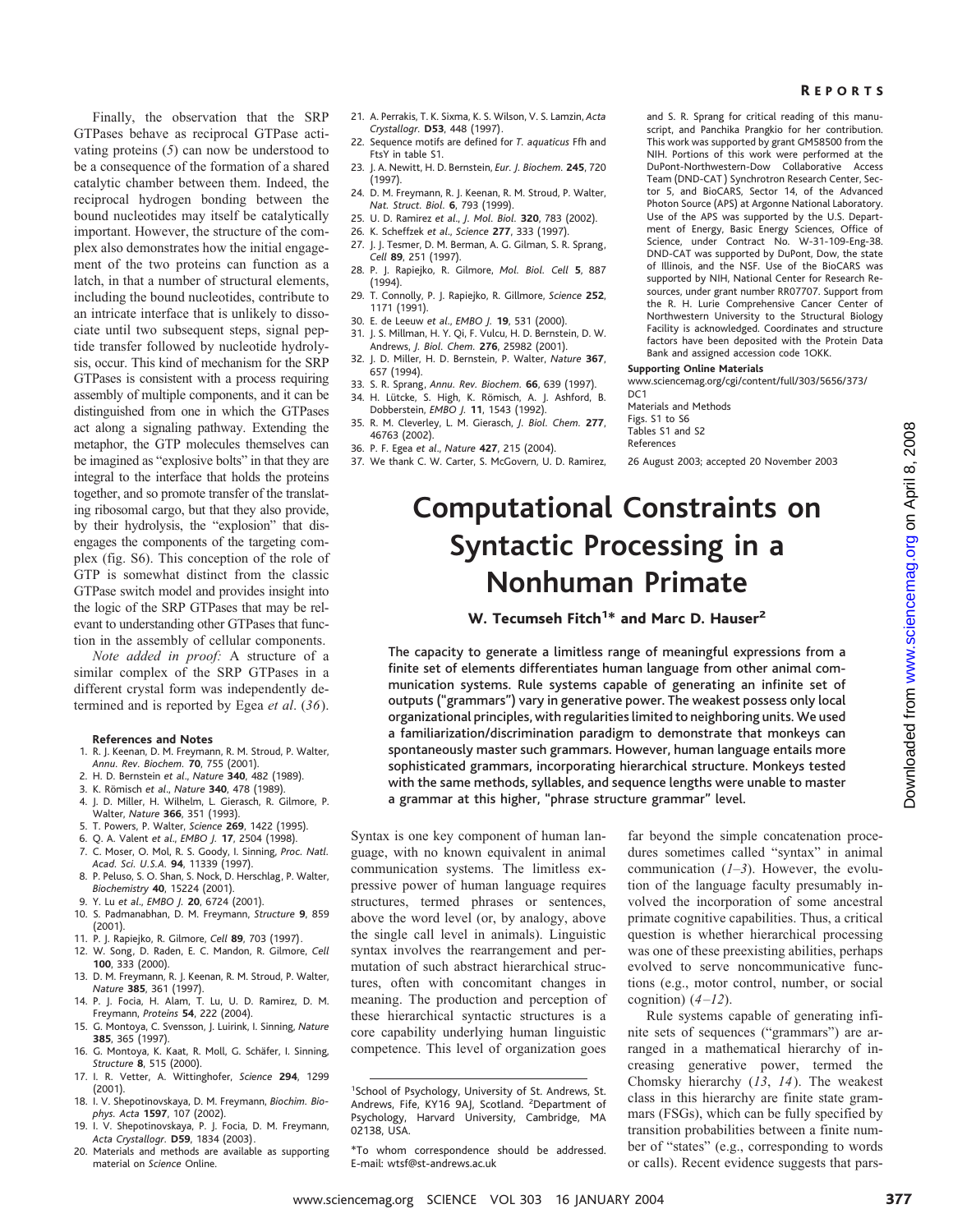## R EPORTS

ing procedures at this superficial level of complexity are spontaneously available to both human infants and nonhuman primates (*3*, *15–19*). However, FSGs are inadequate to generate all the structures of any human language (*13*, *20*), because all languages minimally require procedures at the next level of complexity, termed phrase structure grammars (or PSGs, see *21*). In addition to concatenating items like an FSG, a PSG can embed strings within other strings, thus creating complex hierarchical structures ("phrase structures"), and long-distance dependencies. For example, in English, the word "if" is typically followed by the word "then," but any arbitrary number of words or phrases can be inserted between them. Such constructions (and many others) demand more sophisticated parsing capabilities, including a perceptual ability to recognize these structures and an open-ended memory to store them. There is a broad consensus in linguistics and machine learning that PSGs are more powerful than FSGs and that grammars above the FSG level are, minimally, a crucial component of all human languages (*14*, *22*, *23*). Though such abilities are available to all normal humans, it is currently unknown whether parsing abilities above the FSG level are available to nonhuman animals. We used a familiarization/discrimination procedure to address this issue in cotton-top tamarins (*Saguinus oedipus*), a New World primate species that has previously demonstrated successful discrimination of linguistic stimuli according to rhythmic class, along with a capacity to grasp transitional probabilities and abstract rules implicit in speech stimuli (*17*, *18*, *24*).

The infinite nature of grammars renders empirical tests of their comprehension prob-

**Fig. 1.** Stimuli and familiarization-discrimination paradigm. (**A**) Examples of the stimuli for the FSG and PSG used here. Grammars were matched for length, composition, loudness, and other acoustic features, and testing and evaluation procedures were identical for the two grammars. A and B stimulus classes were spoken by different speakers, a female (denoted by boldface) and male (normal font), and thus differed considerably in



lematic (*20*, *25*). Because limited output from a PSG can always be approximated by a more complicated FSG (at the limit, a memorized list of exemplars), it is difficult to prove conclusively that subjects have learned the former. This is equally true for human or animal subjects. However, failure to master a grammar (as demonstrated by a failure to distinguish grammatical from ungrammatical strings) can be empirically confirmed. Of course, such a failure could occur for myriad reasons, and it is thus imperative to demonstrate success on a similar task, matched in all extraneous respects, before concluding that particular computational constraints are at work. Thus, based on Chomsky's original discussion (*13*, *14*) we created two grammars, which were used to generate meaningless auditory strings consisting of sampled consonant-vowel (CV) speech syllables. Previous research demonstrates that such syllabic speech streams are readily attended to and processed by cotton-top tamarins without training (*17*, *24*). The two grammars were designed to equate extraneous nongrammatical variables and, thus, to differ specifically in their capacity to generate hierarchical phrase structure.

Each grammar created structures out of two classes of sounds, A and B, each of which was represented by eight different CV syllables (*26*) (Audio 1 to 8). The A and B classes were perceptually clearly distinguishable to both monkeys and humans: different syllables were spoken by a female (A) and a male (B) and were differentiated by voice pitch  $($   $> 1$  octave difference), phonetic identity, average formant frequencies, and various other aspects of the voice source. For any given string, the particular syllable from each class was cho-

sen at random. Crucially, syllables for each class were sampled without replacement, because otherwise the possibility of exact acoustic repetitions in the PSG and not in the FSG would make the two grammars distinguishable on superficial grounds. The FSG was  $(AB)^n$ , in which a random "A" syllable was always followed by a single random "B" syllable, and such pairs were repeated *n* times. The corresponding PSG, termed A<sup>n</sup>B<sup>n</sup>, generated strings with matched numbers of A and B syllables. In this grammar, *n* sequential "A" syllables must be followed by precisely *n* "B" syllables. We chose the A<sup>n</sup>B<sup>n</sup> grammar because it is the simplest PSG that cannot, in principle, be approximated with an FSG but that can easily be brought into correspondence with a simple FSG in all nongrammatical respects, as required for our experiment. Further, this grammar is trivially easy for humans to learn. The A<sup>n</sup>B<sup>n</sup> grammar produces center-embedded constructions that, although less common in human language than other (e.g., right-branching) structures, are ubiquitous in mathematics (e.g., nested parentheses in formulas) or computer programming languages (e.g., BEGIN-END statements). Like any PSG, the A<sup>n</sup>B<sup>n</sup> grammar requires additional computational machinery beyond a finite-state automaton. In computer science terminology, this addition would minimally be a push-down stack. In psychological terms, it requires some way to recognize a correspondence between either the groups formed by the As and Bs (e.g., counting) or between specific As and corresponding Bs (e.g., long-distance dependencies). This PSG thus provides the ideal grammar for the empirical issue addressed by this study by allowing us to focus on the generative power of the system without introducing extraneous performance variables (e.g., memory capacity or referentiality).

Although each of these grammars can theoretically generate infinite numbers of strings of infinite length, memory limitations will impose limits on subjects' practical ability to parse strings. Because previous work demonstrates that tamarins can readily remember and precisely discriminate among strings up to three syllables in length (*27*), we restricted *n* to be two or three in both of the above grammars. Sixtyfour random strings were generated by each grammar, with 60 used for exposure and 4 different strings for testing (*26*).

Our testing method has been previously described in detail (*17*). Briefly, the tamarin colony was pseudorandomly divided into two groups, one per grammar. Each group included a mixture of sexes and ages (all adult). All of the monkeys in a particular group were simultaneously exposed in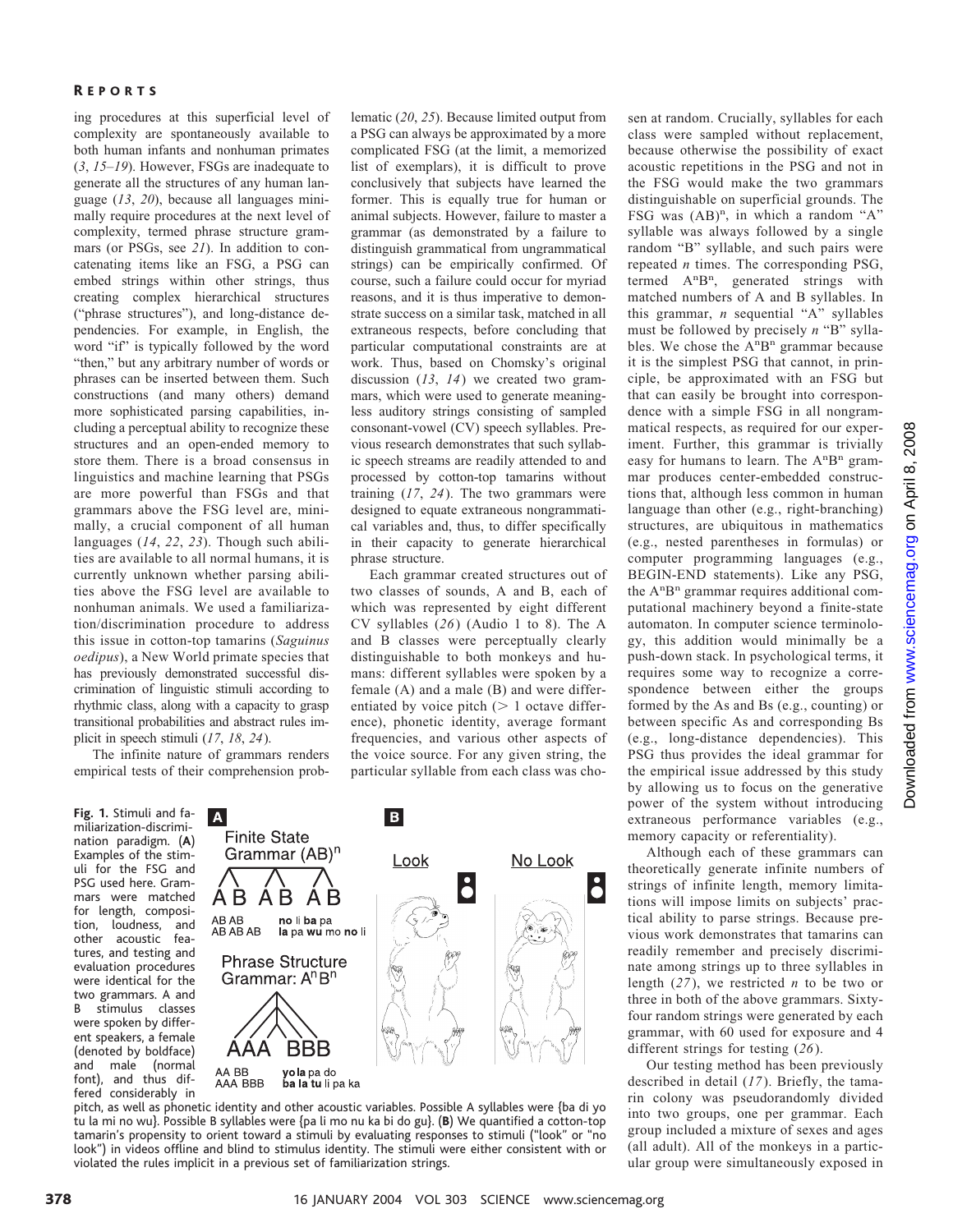their home cages to 20 min of repeated playback of 60 different grammarconsistent strings, in random order, during the evening. They were then tested individually the next morning in a sound chamber. Testing started with a re-familiarization phase, when random stimuli from the previous evening's session were again played back for 2 min while the animal was fed treats (at a rate determined by the animal's feeding, and uncorrelated with stimulus presentation). We then closed the sound chamber door, started video monitoring and recording, and began playback of the test stimuli. No food was delivered during testing. Playback was initiated by the observer when the animal was looking down and away from the loudspeaker, and latency and duration of looking (orientation towards the loudspeaker Fig. 1B) were later scored blind to condition from the digitized video (90% reliability). Each animal (regardless of the grammar on which they were trained) was tested with the same eight stimuli in random order. Four were novel stimuli consistent with the training grammar, whereas the other four were violations (but consistent with the other grammar).

Tamarins easily mastered the FSG, as demonstrated by a significant increase in looking to stimuli that violated the rules of the grammar ( $N = 10$  monkeys, mean of 72% looking to violations but 34% looking to grammatically consistent novel stimuli, Wilcoxon signed rank test,  $P < 0.007$ ; Fig. 2). At an individual level, 9 of 10 monkeys looked more to violations than consistent stimuli. Thus, the simple alternating sequential pattern embodied in this grammar was spontaneously perceived and remembered, and novel stimuli following the familiar pattern elicited less attention than novel stimuli violating it. This success demonstrates that the acoustic cues differentiating the two syllable classes were salient to our tamarin subjects. More importantly, the ability to learn the rule governing the construction of an acoustic sequence, without any explicit training, indicates that tamarins are sensitive to regularities in an acoustic stream and can recognize novel strings as consistent with past inputs. This finding is consistent with previous research suggesting that monkeys are able, with or without training, to discover the rules governing sequential patterns in auditory and visual stimuli (*17*, *18*, *28*, *29*).

In contrast, tamarins failed to master the PSG, displaying an equivalent rate of looking to both consistent and inconsistent strings  $(N = 10$  monkeys, 29% looks to inconsistent and 31% looks to consistent stimuli; Fig. 2). No monkey looked at more than half of the violations. The failure to master the PSG cannot be due to extraneous factors such as stimulus length, loudness, or other acoustic factors; inability to perceive the A and B classes; or differences in exposure, testing, or evaluation procedures, all of which were consistent between the two grammars. All of the test subjects had equivalent experience in this testing situation, and successfully mastered many other tasks in this laboratory. The pattern of results is what one would expect if tamarins attempted to parse the PSG strings by building an FSG structure [based on simple transitional probabilities, an ability of tamarins documented both here and elsewhere (*17*, *19*)]. Furthermore, in two other attempts to test tamarins on this PSG with the use of slight modifications of stimulus type and/or testing procedures, we have similarly found no ability to master this rule (*30*). Thus, it appears that cotton-top tamarins have difficulties in spontaneously learning a rule of this type, despite their demonstrated ability to master FSGs equivalent in every respect except for hierarchical structure.

An alternative explanation for these results might be that tamarins fail the PSG because their ability to differentiate successive items is limited to runs of two. If this were true, it would account for the asymmetric results we obtained because they would be able to encode AB AB AB patterns but be unable to process the longer runs of AAA BBB. However, a subanalysis gave the same pattern of results even when *n* was limited to two (ABAB versus AABB): tamarins clearly discriminated violations from consistent stimuli in the FSG grammar (Wilcoxon signed rank,  $P < 0.02$ ) but failed to discriminate these in the PSG (Wilcoxon signed rank,  $P = 0.68$ ). The data are thus inconsistent with this alternative hypothesis.

In sharp contrast to the monkeys, adult humans tested with these same grammars showed rapid learning of either grammar

**Fig. 2.** Experimental evidence that monkeys can master FSGs but not PSGs. (**Left**) Humans exposed to a FSG with only local sequential structure (**top**) or a PSG with hierarchical structure (bottom) rejected violations as "different" and accepted consistent stimuli as "same." Asterisk, significant difference. (**Right**) Monkeys exposed to the same FSG (top) oriented significantly more often to violations and did not orient to novel strings consistent in structure with the fa-



miliar strings. However, when exposed to the PSG (**bottom**), monkeysfailed to discriminate between consistent and inconsistent strings, looking at a similar (random baseline) level to both sets of stimuli. N.S., no significant difference.

(with under 3 min of exposure), and were easily able to discriminate grammatical from nongrammatical stimuli for both grammars (Fig. 2). Undergraduate subjects were passively exposed to the same training stimuli as the tamarins, and then were tested on the same test stimuli (*26*). Subjects scored 93% correct on the FSG and 85% on the PSG, indicating that adult humans can easily distinguish between and master either grammar under the same experimental conditions in which the monkeys failed on the PSG. These data are consistent with other experimental findings that humans can learn a PSG and appear to prefer phrase-structured input (*20*, *31*, *32*) and with the widely-accepted theoretical claim that human languages demand acquisition of rule systems at the PSG level (*13*).

These results suggest that, despite a clear ability to process sequential regularities in acoustic strings, tamarins are unable to process a simple phrase structure, where components at one portion of a string are related to other components some distance away. Because earlier work with this species using the same paradigm demonstrates that these animals are perfectly capable of storing and recalling at least three separate stimuli and comparing them with subsequent strings, this computational limitation does not result from some lower level limitation on memory, attention, or number discrimination. Further work will be necessary using other methods (e.g., training and reinforcement), different grammars, and other species (e.g., apes) before any broad conclusions can be drawn about nonhuman primate limitations. It is also possible that nonprimates such as songbirds, which have some rule-based structure in their songs, would fare better at the task developed here. However, the current find-